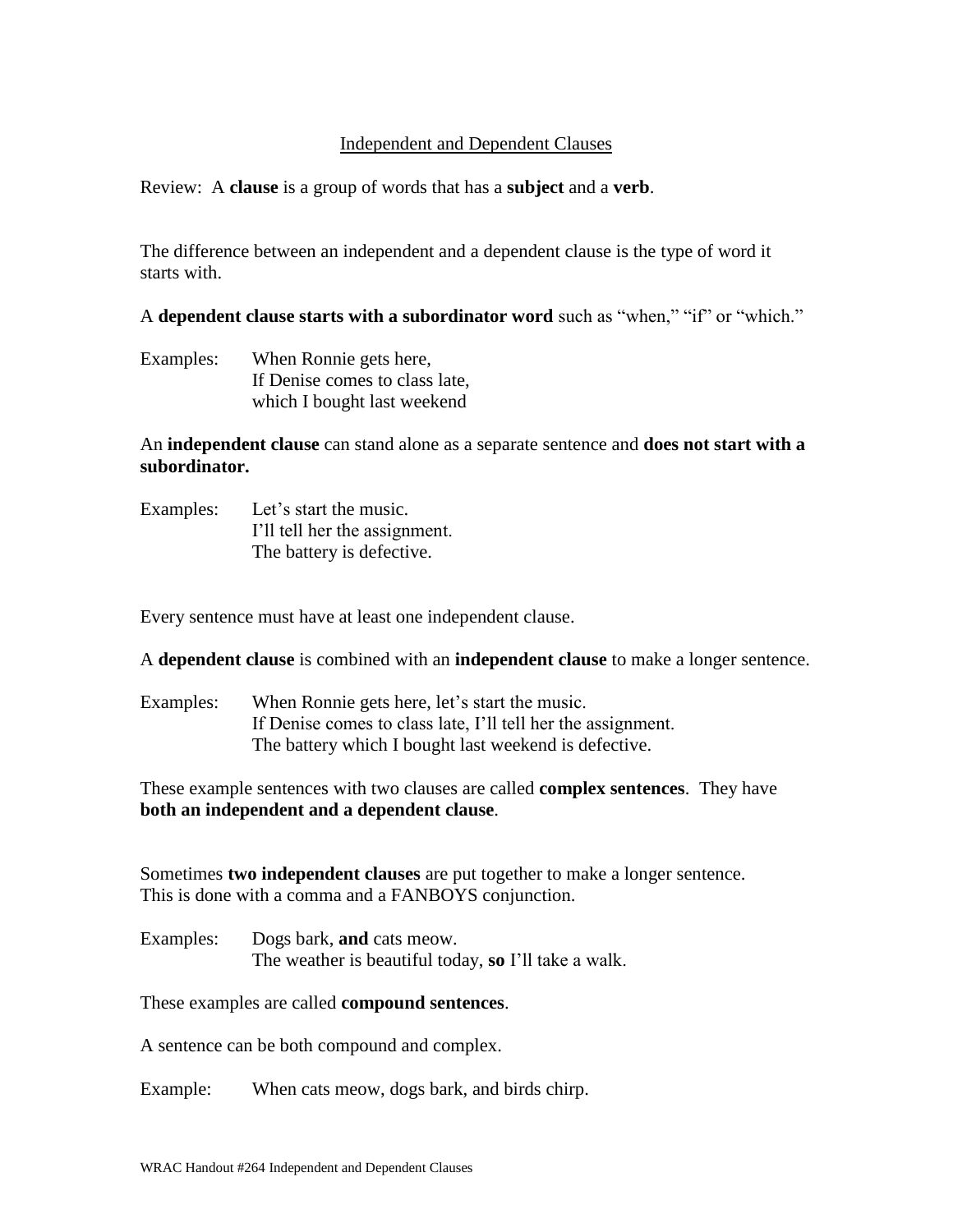## More about Subordinators and Dependent Clauses

**Subordinators** such as "if," "when," "since," "because," and "although," start **adverb dependent clauses**.

Examples: **Since** the cat is meowing, the dog is barking. I'll take a walk **because** the weather is beautiful. I smashed my car into an oak tree **after** I went to the store.

Exercise: In the following sentences underline each **adverb dependent clause**.

- 1. Because I partied all weekend, I never found time to do my homework.
- 2. I hate to drink coffee because it always upsets my stomach.
- 3. When you win the lottery, you can buy me dinner.
- 4. Although I don't remember his name, I'm sure that man is a famous actor.
- 5. As I was walking down Broadway, a police car jumped the curb and ran over my cat.
- 6. After I graduate from TVI, I hope to work as a nurse at Lovelace hospital.
- 7. You will never be a good student if you do not study.
- 8. The train was racing through the city as the evening sun went down.
- 9. This assignment is easy if you have taken a grammar course.

**Subordinators** such as "who," "which," "that," and "whom" start **adjective dependent clauses.**

Examples: My cat, who is soft and sweet, hates dogs. The Furr's **that** is on the corner has been robbed five times. The weather, **which** is beautiful, makes me want to take a walk.

Exercise: In the following sentences underline each **adjective dependent clause**.

- 1. John Smith, who was an early English explorer, is most famous for his love for the Native American girl Pocahontas.
- 2. TVI, which is the only community college in Albuquerque, is now offering courses in computer science.